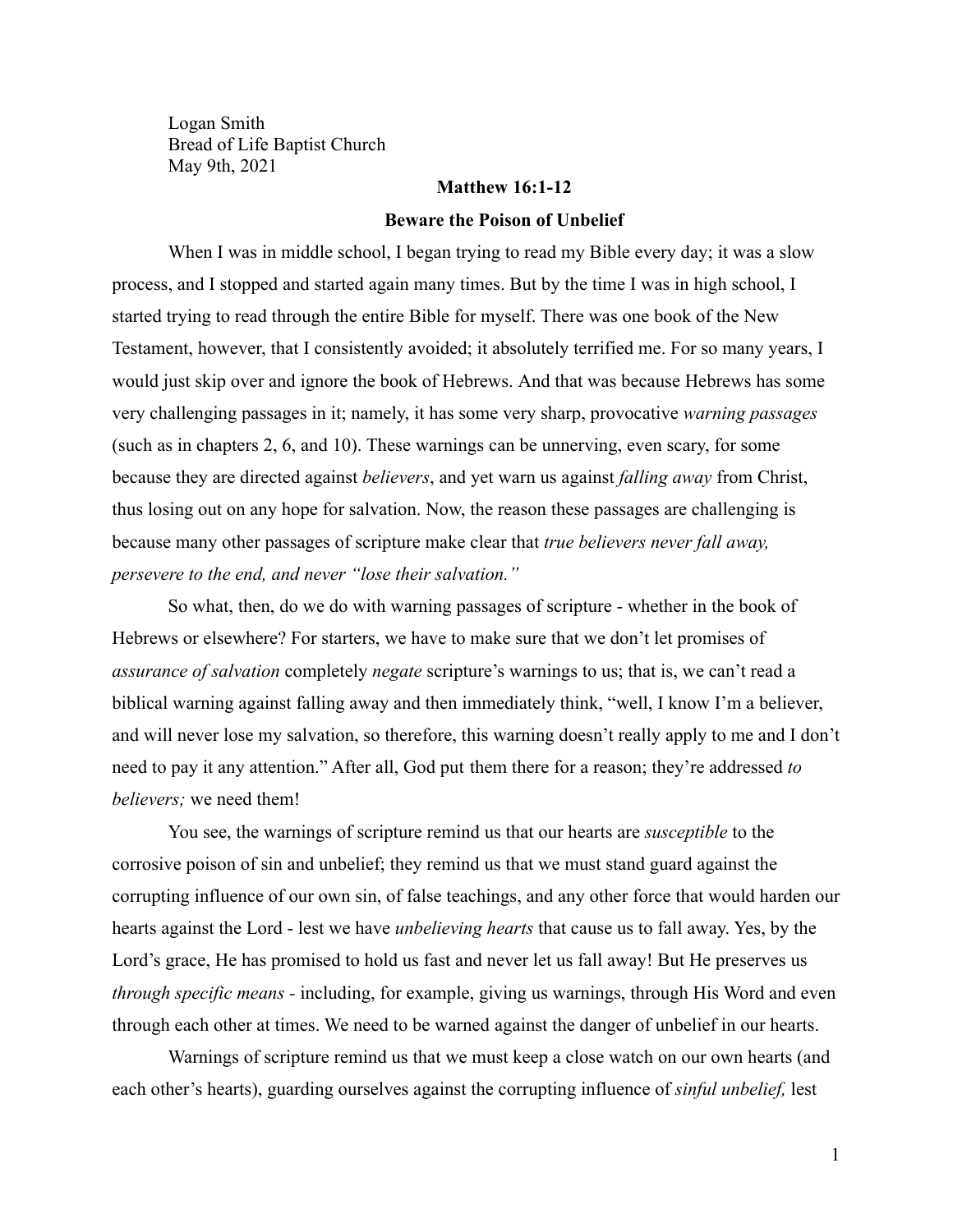our hearts become hardened against the Lord, we deceive ourselves, and we fall away. We cannot simply assume that we're OK and could never fall prey to the schemes of the Devil, the corrupting influence of others, or to the seeds of unbelief in our own hearts. We cannot be deceived by the false promise of *easy believism -* we can't simply say "once saved always saved," as if something we did decades ago (like walking an aisle, repeating a prayer, giving up an addiction, getting our life together, or even getting baptized) is all that matters, regardless of where our hearts are today. *Repenting and believing in the gospel* is not something we just do once, or even a few times throughout our life - it is a *lifestyle;* it is what we are called to do every second of every day.

A Christian understanding of life recognizes the deadly presence of indwelling sin in our hearts; it recognizes the temptations from without and from within; it recognizes the threat and danger of letting our hearts be hardened by unbelief, and *takes great care* to repent and turn to the Lord, trusting in the grace of Christ in the gospel *daily.* It is the cry of the classic hymn, "Prone to wander, Lord I feel it, prone to leave the God I love; here's my heart Lord, take and seal it, seal it for thy courts above" ("Come Thou Fount of Every Blessing")

We must take the warning passages of the Bible seriously. We must heed God's warnings, trusting that they are *for our own good, perseverance, and salvation.* We must take great care and keep a close watch on our hearts, lest they become hardened by unbelief.

### **Matt. 16:1-12**

That's exactly what **Matthew 16:1-12** helps us to do. This passage is, in many ways, one such *warning passage.* As we saw last week, looking at chapter 15, Jesus and his disciples had left Israel and gone into gentile territory. In 15:39 they come back into Israel - only to be barraged once more by Jewish religious leaders that did not believe Jesus to truly be the promised Messiah. We see their example of complete unbelief and rejection of Jesus, along with his rebuke, in 16:1-4. But then Jesus turns this around as a *sobering warning* to his disciples and therefore, to us. In vv.5-12, Jesus warns the disciples against the corrupting influence of *false teaching stemming from unbelief.* And to drive the necessity of such a warning home, we see that the disciples struggle even to understand Jesus's warning - they have faith, but it is weak, lacking understanding. And that is precisely why they need to be warned, so that they do not drift away into unbelief, but are instead strengthened by fixing their eyes on who Jesus is and what He has done. And this is exactly what *we* must be warned and reminded of today, as well.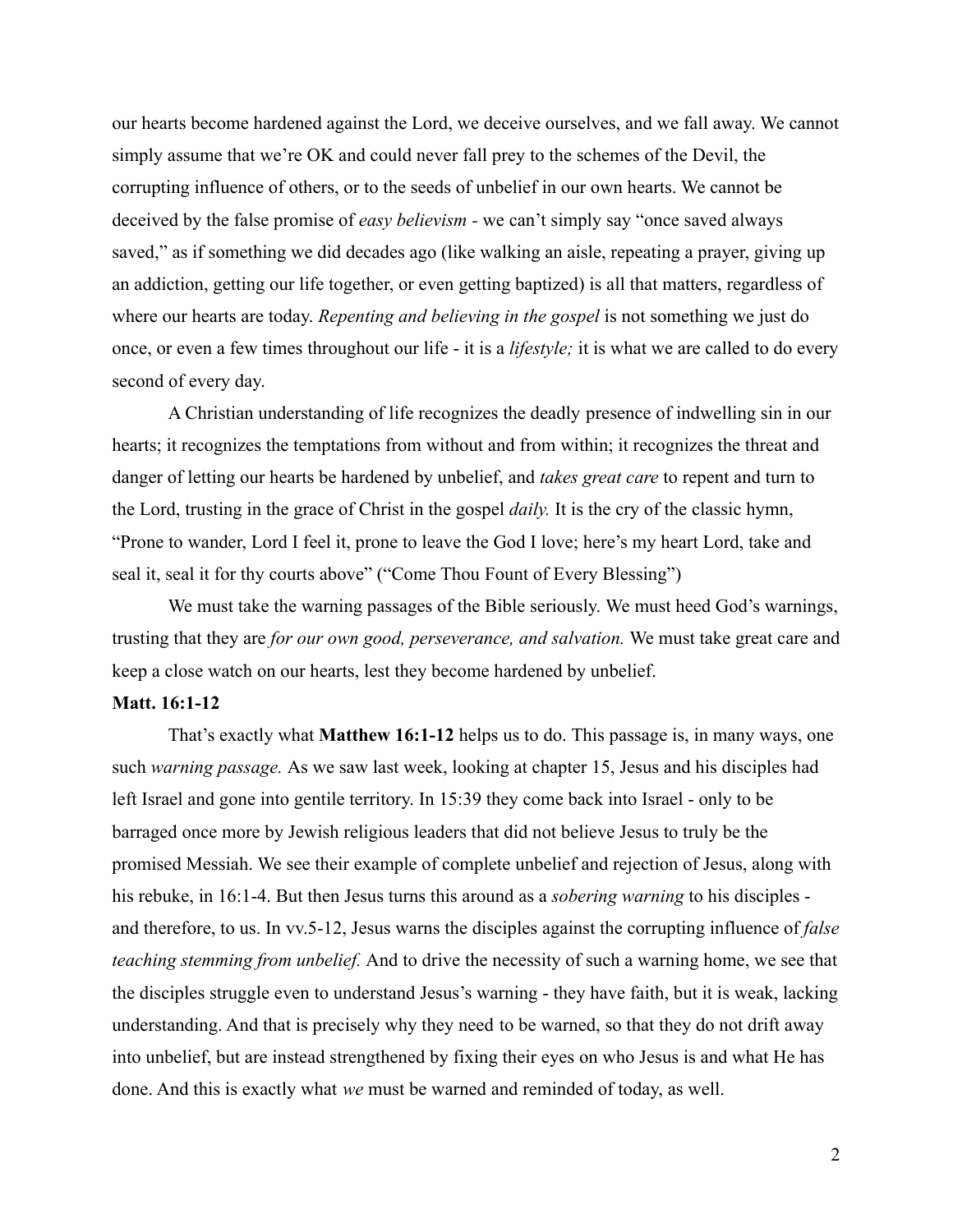# **I. Jesus's Person, Life, Death, and Resurrection are All the Reasons We Need for Faith (Matt. 16:1-4)**

The passage begins in verse 1 with a direct challenge from a party of the "Pharisees and Sadducees" against Jesus. These two groups represent two different "parties" of the Jewish religious leaders and teachers of the day. They had very strong disagreements with each other the Pharisees being more legalistic, the Sadducees more liberal - yet they were united in a common cause: their common enemy was *Jesus,* whom they all disbelieved and viewed as a threat to their own belief systems and authority.

So, they *"test him"* (v.1): "they asked him to show them a sign from heaven." Now, this question is not that of someone who's seeking the truth and is just seeking greater confirmation; rather, it betrays that they have already decided that Jesus is not who he says he is - they have already rejected Jesus as the Messiah, the promised King and Savior, and they demand that he give them a sign that is "good enough," according to their own expectations and standards. Jesus's entire ministry of teaching and miracles was to show that He is, indeed, the promised Messiah - God's true Prophet, Priest, and King, the promised Savior for all the world! Yet here the Pharisees and Sadducees are declaring that *it's just not good enough for them.* They demand further proof; they demand Jesus give them a sign that *convinces them* and *compels them* to accept his claims that he is truly from heaven, or else they will not believe and will continue to reject him. In other words, their question reveals that their hearts are hardened; they are dead-set on opposing Jesus; they are fundamentally opposed to believing in Jesus, lest he can convince them otherwise on *their own terms.*

But Jesus does not conform to their demands; he responds with a scathing rebuke. "He answered them," in verse 2, "When it is evening, you say, 'it will be fair weather, for the sky is read.' and in the morning, 'It will be stormy today, for the sky is read and threatening.' You know how to interpret the appearance of the sky, but you cannot interpret the signs of the times." Jesus gives a metaphor, drawing on the simple skills of reading the weather that his audience would have been so used to. Today, many of us equate "interpreting the weather" with looking at an app on our phone or turning on the weather channel, rather than sticking our heads outside. But for thousands of years before such technology, it was common knowledge that you could learn to read certain signs and weather patterns for your particular climate. So, for Israel, as it is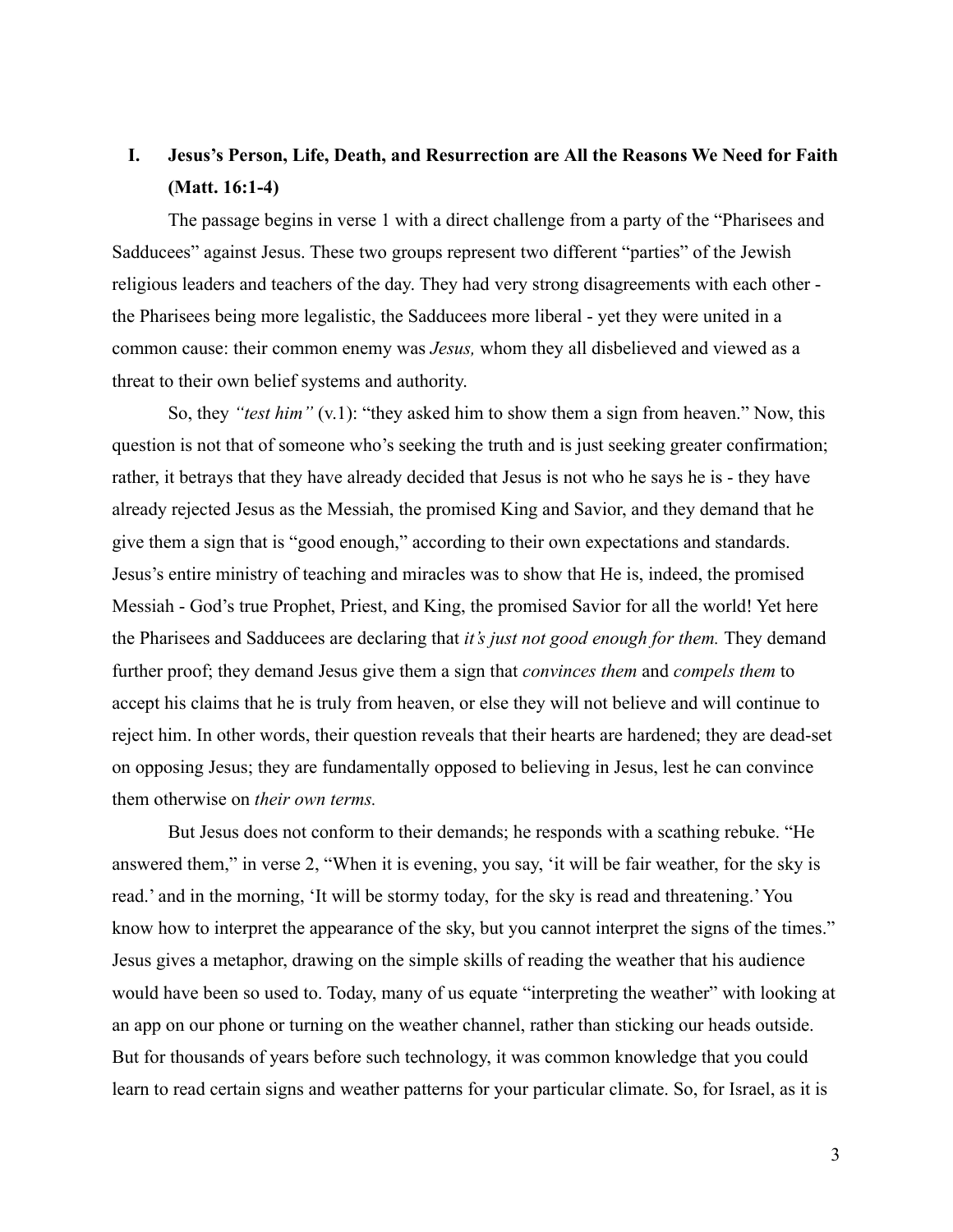in many other areas, a "red sky at night" is a "sailor's" or "shepherd's" delight, while a red sky in the morning foreshadows a storm.

Jesus's point is this: these Pharisees and Sadduccees were supposed to be leaders of GOd's people, teaching them about the Scriptures; yet though they could read and interpret the weather, they could not see and understand the "signs of the times" - the signs that GOd's Word and promises were being fulfilled, that the Kingdom of God was at hand! And what were these "signs of the times"? *Jesus Christ himself;* Jesus's life, ministry, teachings, and works. Jesus is saying here that *these signs* are sufficient - all that they need to believe in him.

Yet they reject him; they refuse to believe and harden their hearts in unbelief. Therefore, Jesus Pronounces judgment on them: "An evil and adulterous generation seeks for a sign, but no sign will be given to it except the sign of Jonah." In other words, he tells them that his life and ministry are the only signs and proof we need; he will not give any new sign, except one: *the sign of Jonah.* ANd this is exactly the sign that all of his life and ministry were building up to.

So what is this "sign of Jonah?" It refers to Jesus's *death and resurrection.* Matthew doesn't unpack it for us here because he has already done so, back in chapter 12:40-41. As we saw there, the Pharisees very similarly demanded a sign from Jesus, and he refused - except to give the "sign of Jonah." He explained: "For just as Jonah was three days and nights in the belly of the great fish, so will the Son of Man be three days and three nights in the heart of the earth" (12:40). This refers to Jesus's coming *death on the cross and resurrection from the grave.* Just as was prophesied in the "sign of Jonah," so would it be fulfilled in Jesus's life, death, and resurrection - the fullest picture of who Jesus is and what he has done in the gospel, securing salvation for all who believe in him by grace.

Here's what this means for us today: Jesus doesn't need to do anything else to *prove himself* to us or earn our belief, faith, and trust; if we think Jesus needs to meet *our expectations,* satisfy our desires, or do something further to convince us to believe, trust, and follow him, then we are *doomed from the start* - this is approaching Jesus with the arrogance of disbelief! We must approach the Lord on *His terms,* not ours. We cannot put God on trial; we cannot demand that Jesus live up to our dreams, expectations, desires, or demands. We must simply submit in faith to who He has revealed Himself to be.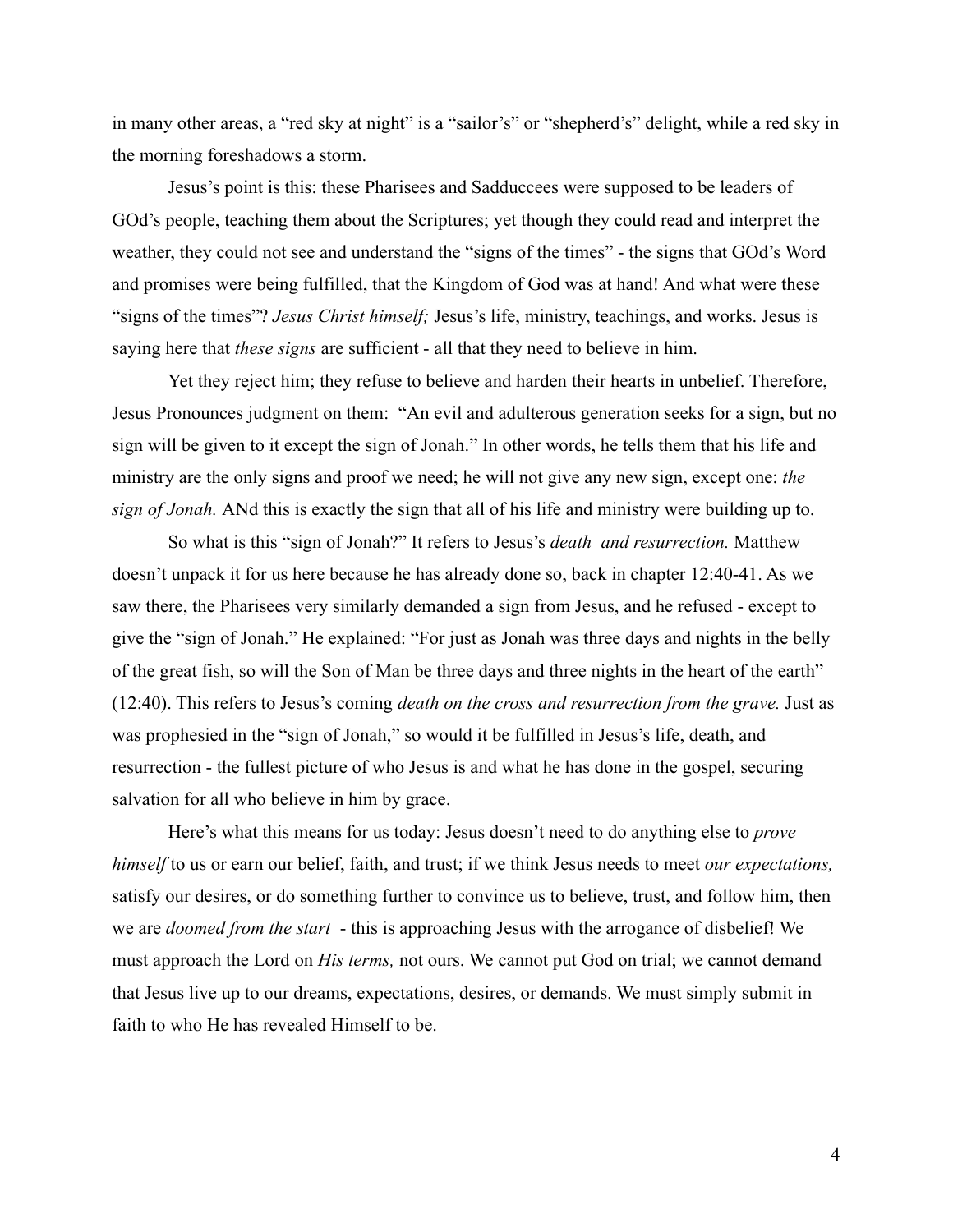Now, I think most of us would readily claim to believe that - to believe that Jesus doesn't have to do anything more to *prove* or *earn* our faith and trust. However, I think we're more susceptible to such thinking than we might realize or admit at first.

How many times have we heard someone say something like: "I'll believe if God — " fill in the blank. Such thinking comes in all sorts of shapes and sizes: "God, if you really are who you say you are, then take away my cancer,"; "if you really love me, then give me a better job," or "more income and financial security." When we come at God with the air of accusation, bringing a list of expectations we demand he fulfill, we are *putting God on trial,* making ourselves judge; this is not the heart of faith seeking understanding and comfort, but the heart of unbelief.

Perhaps you know someone - a friend or a family member, maybe even someone who used to attend our church here - who used to claim to be a believer, maybe even was baptized and lived an outwardly Christian life for a time, but then fell away from the faith, because of *something that happened or didn't happen that they blame God for;* God didn't answer their prayers the way they wanted Him to, and so, they no longer want anything to do with him. Maybe their sickness or suffering never went away; maybe they expected their lives to improve with "health, wealth, and prosperity" in exchange for their faith, only to be disappointed when it didn't come; maybe they lost a loved one. Whatever the reason, God did not meet up to their own expectations; and so, they fell away. But this reveals that they never had a true faith to begin with; they simply approached God in some sort of *contractual business relationship* - "I'll believe, provided you live up to your end of the bargain and do X, Y, Z." But that's not how this works. God doesn't conform to our understanding, desires, or expectations - we're called to submit to His.

And there are still other examples of those in our day who *test* God and want Him to *prove* Himself, meeting their predetermined demands and expectations. I've heard many people say that they believe God - but only on their terms; they believe in a God of love - but *they define the definition of love much differently than God does.* They will believe in God so long as he meets their expectations of *absolute tolerance,* boiling "grace" down to permission and acceptance for all sins and lifestyles, removing all moral judgments and need for repentance whatsoever. Therefore, they tell me, they refuse to believe in a God who sends anyone to Hell, or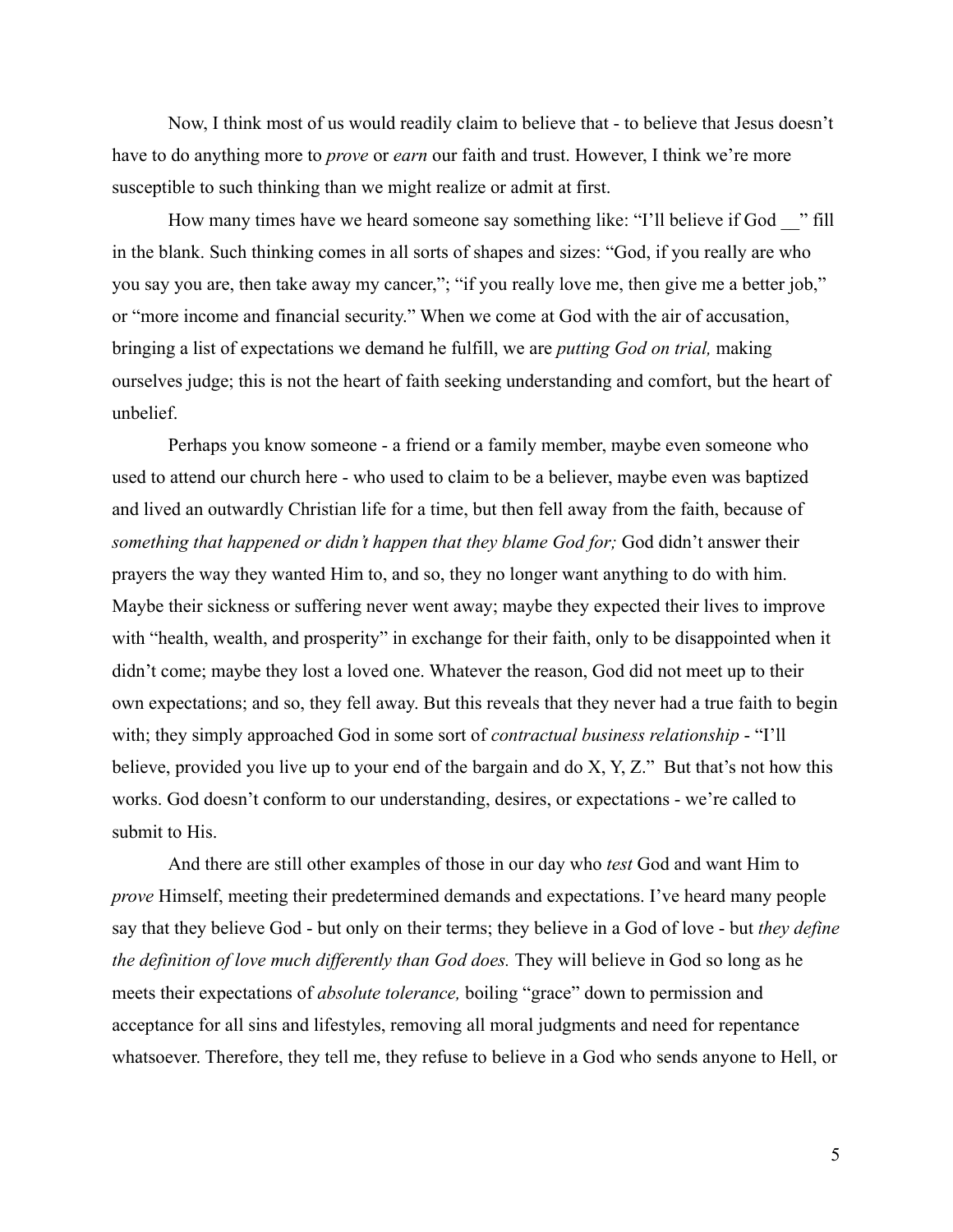who makes moral demands on marriage, divorce, gender, sexuality, or any other aspect of how we live our lives.

We cannot demand that God meet our cultural values and expectations; we cannot demand that God prove Himself to us on our terms. If we do so, then it shows that we *do not truly believe, but have unbelieving hearts, rejecting Jesus and His gospel.* Jesus doesn't have to do anything further to demand or earn our trust. His person, life, death, and resurrection are *more than sufficient.* We must simply believe in the gospel and trust Jesus.

## **II. Be On Guard Against the Corrupting Influence of False Teaching and Unbelief (16:5-6, 11-12)**

These Pharisees and Sadducees, who are supposed to be leaders of God's people, able to rightly interpret and teach God's Word, *completely miss* the fulfillment of God's Word and reject the promised Savior because of their hardened unbelief. After rebuking them, Jesus leaves them (v.4); he and his disciples climb into a boat and cross the lake once more. And drawing on the scene that just occurred, Jesus gives his disciples - and therefore, us, as Jesus's followers today a *stark warning:* "Watch and beware of the leaven of the Pharisees and Sadducees" (v.6). The disciples don't understand the warning at first, but we'll come back to that later; for now, let's skip down to vv.11-12; Jesus repeats the warning again, and we're given an explanation in v.12: "Then they understood that he did not tell them to beware of the leaven of bread, but of the teaching of the Pharisees and Sadducees."

"Leaven" is often used as a symbol of the pervasive spread and influence of wickedness in the Bible. A little bit of leaven, like "yeast" for example, will leaven the whole lump of dough it is mixed into, causing the whole lump of bread to rise, transforming it from flat bread into a full loaf. The point of the metaphor is that the leaven *effects and influences* the dough around so thoroughly that the little bit *transforms* the larger amount completely. In the same way, Jesus says, the false teaching of the Pharisees and Sadducess has the power to so negatively *effect and influence* the disciples so as to *pull them away* from Jesus. Why is this so? Because the *teaching* of the Pharisees and Sadducees stems from *unbelief.* The Pharisees and Sadducees held radially different views on most things, but their point of commonality was that they both taught *disbelief, opposition to, and rejection of Jesus Christ* as the Messiah. It is false teaching *precisely because* it is built upon the foundation of *rejecting who Jesus is and refusing to believe.*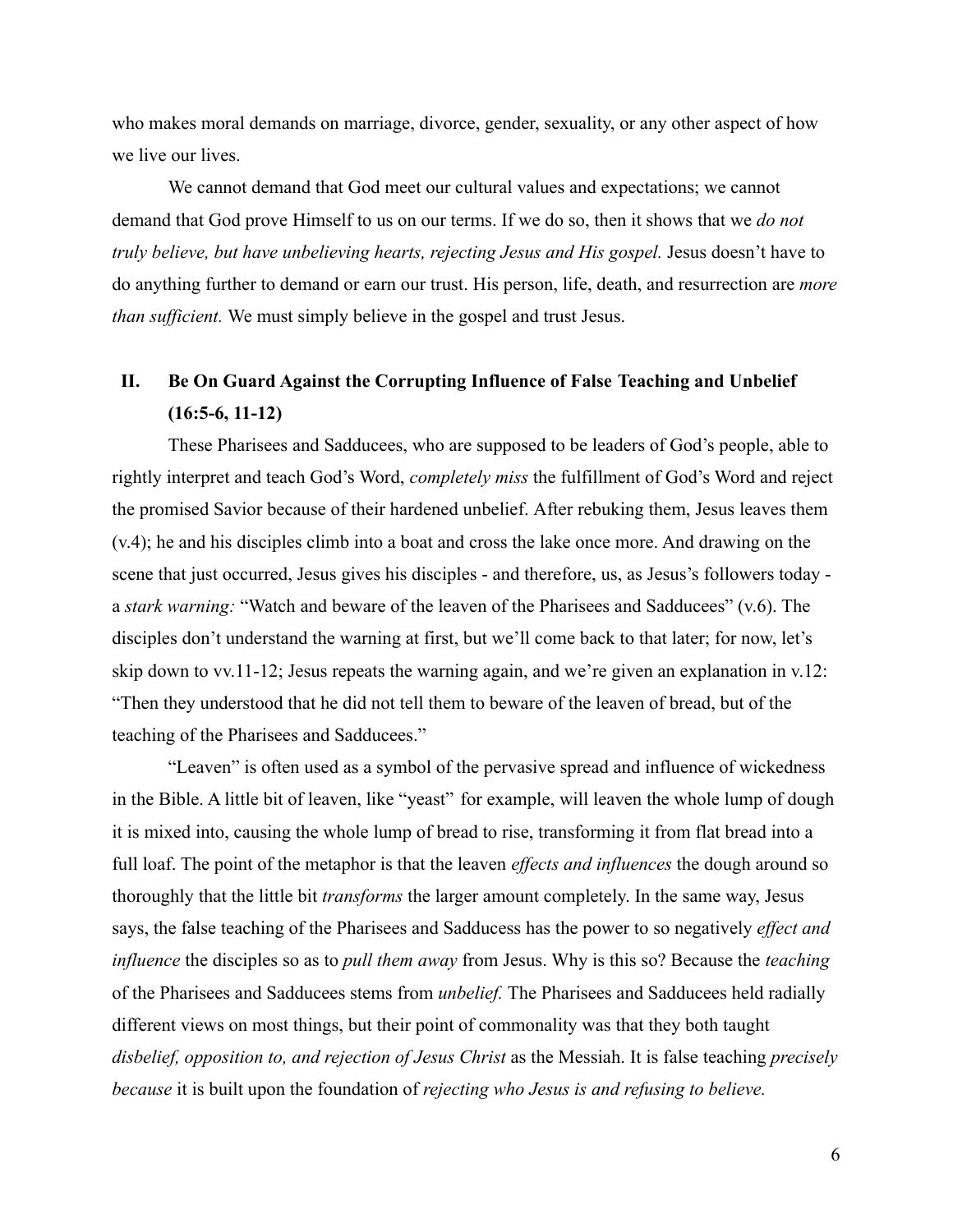We have just seen this, in vv.1-4; they refuse to believe that Jesus is truly the promised Messiah; and therefore, they completely misunderstand and misinterpret the entirety of GOd's Word - the Scriptures, the Bible. Even though they are viewed as teachers of the scriptures, they have it *completely wrong -* and anyone who is influenced by their teaching to also disbelief, test, and reject Jesus and his gospel will also face God's judgment and miss out on the salvation of his kingdom.

Therefore, Jesus warns his disciples - he warns *us* - not to be corrupted and influenced by false teachings of unbelief. Jesus is warning us here that the *unbelief* of others can be contagious. This is especially true if they have great influence, authority, or teaching opportunities within a church or community. Any teaching that rejects God's authority, twists his Word, or undermines who Jesus is and His gospel of grace, is a *false teaching of unbelief.* The false teacher approaches Jesus, the gospel, and the entire Word of GOd not by humble faith, but in *unbelief;* and unbelief makes us say, "I know what's right; I'm the judge of what's right and wrong, and I'm only going to accept and believe what the Bible says *if it sounds good to me; if it makes sense in my mind, or satisfies my own standards, values, and desires."*

This means *we must guard our own hearts from unbelief*. This means asking ourselves: What is most influencing your heart, your faith, your mind and beliefs? What voices are you listening to? Are you being more shaped by the Bible or by the unbelieving world? Are you being influenced towards a greater love for Jesus and trust in God's Word and the gospel? Or is your heart being weighed down, discouraged, hardened, and corrupting by the influences in your life?

And this means we must also *guard our church from the false teaching and influence of unbelief.* We can't assume that such unbelief could never infect and poison our own church. Most people today, even many who claim to be Christians, think it is completely unloving and arrogant to evaluate someone else's beliefs and values as wrong. We might be tempted to think its barbaric and unloving to tell someone they aren't allowed to teach or lead within the church; but if they undermine the gospel and the Word of God, that's exactly what we must do! We might think it's unloving and exclusive to bar someone from church membership; but if they aren't believers but are hardened in unbelief, then that's exactly what we must do - for their own good, and for the good of the church, lest their unbelief leads others astray!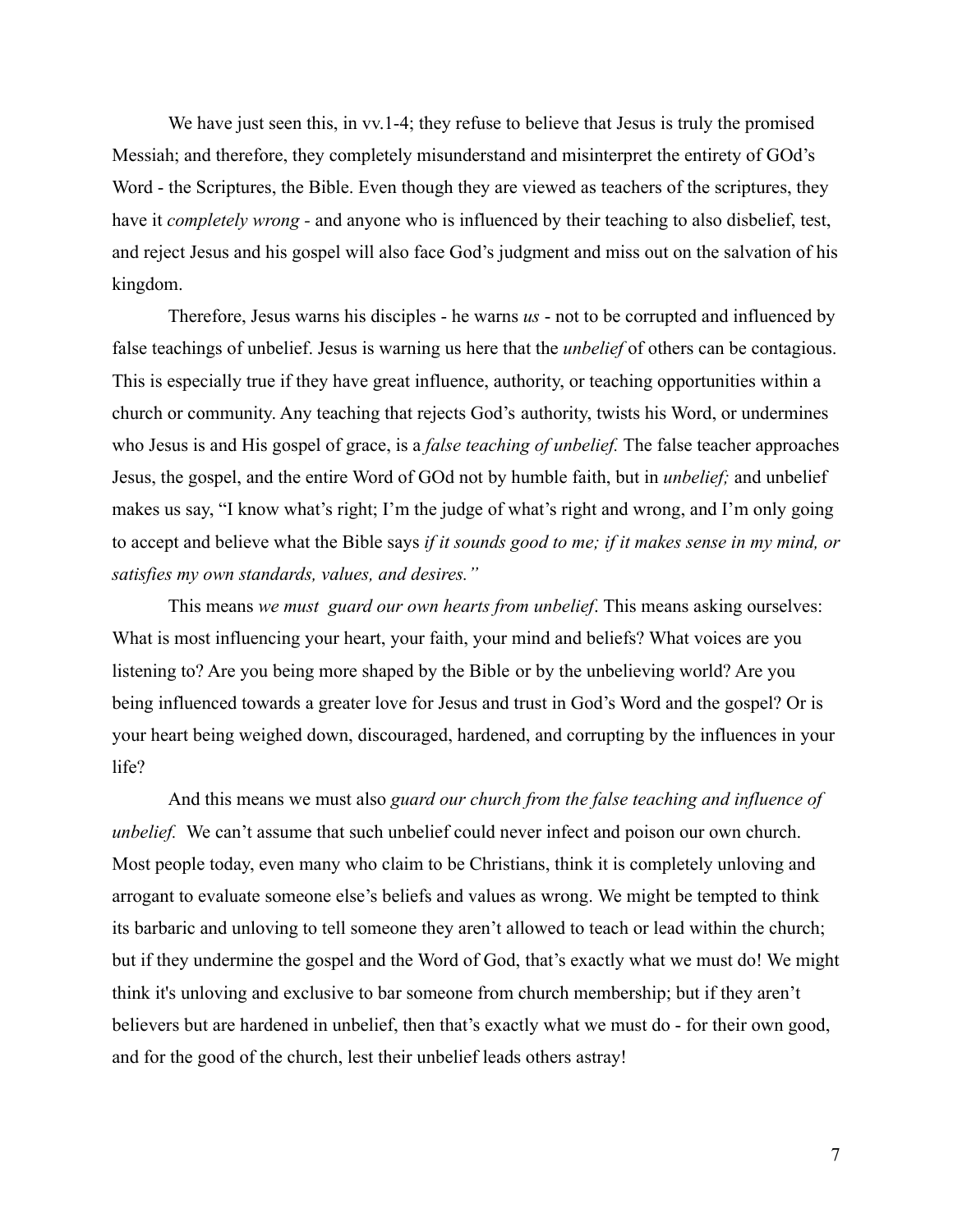We, as a church community, must take great care that the corrupting influence, the "leaven," of unbelief does not invade, deceive, or destroy our flock. We must guard the gospel; we must guard the beliefs and teaching ministry of our church.. We must take our beliefs seriously and all forms of teaching in our church seriously. In fact, we must *take very seriously* the belief of *each and every member* - to be a part of the church, we must first be *part of the body of Christ, as believers.* This is part of why church membership is so important; why we have a process of making sure each person joining our church *first and foremost* gives a credible profession of faith in the gospel of Jesus Christ!

We must take great care that we are not corrupted by the influence of unbelief. So how do we fight against such unbelief, even *in our own hearts?* We must...

### **III. Remember Who Jesus is and All That He Has Done for Us (16:5-12)**

Jesus warns the disciples against the corrupting influence of unbelief; but the disciples don't get it at first. Jesus warns against the "leaven" of these false teachers, but the disciples don't understand - they think he's just talking about literal bread. Verse 5 tells us, as they're crossing the lake, they realize that they didn't pack enough food - "they had forgotten to bring any bread." When Jesus issues his warning, they miss the metaphor completely and fixate on the fact that they have no *real bread* to eat. This shows both a *lack of understanding* and a lack of *faith* on their part. They're missing the larger spiritual significance of what Jesus says, on their bellies. And they're fixating on their lack of food because they *lack understanding and faith* about the person in the boat with them: Jesus.

Jesus rebukes them in verses 8-11: "But Jesus, aware of this, said, 'O you of little faith, why are you discussing among yourselves the fact that you have no bread? Do you not remember the the five loaves for the five thousand, and how many baskets you gathered? Or the seven loaves for the four thousand, and how many baskets you gathered? How is it that you fail to understand that I did not speak about bread?"

In the last two chapters of Matthew (14 and 15), the disciples have *just seen* Jesus perform two incredible miracles, multiplying bread to feed tens of thousands! It is bewildering, then, that they are still worried about their lack of food supplies! Jesus's rebuke shows that their anxiety over their bread reveals a *lack of understanding* about who Jesus is, and a *lack of trust in Him.* And so, Jesus's rebuke calls them to *remember* all that Jesus had done. It's a call to *remember and understand who Jesus is,* to *believe,* and to *truly trust Him - in all of life!*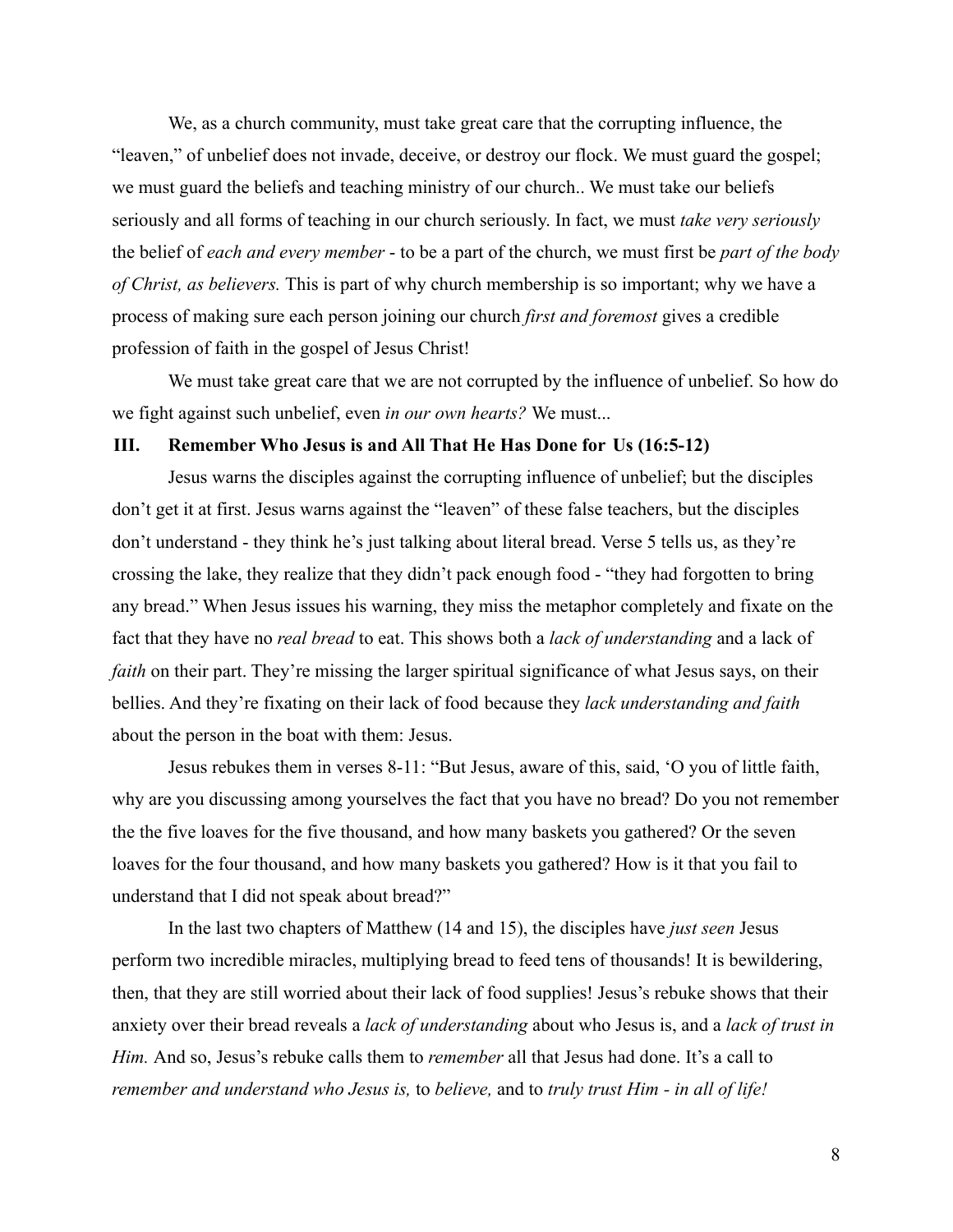It would be far too easy to beat up on the disciples and judge their lack of faith here as stupid and ridiculous. But then we remember: *we do the same thing, don't we? We battle our own temptations, our own doubt and unbelief.* We far too easily forget who Jesus is and what He has done for us. We forget everytime we become bogged down by worry and anxiety; everytime we erupt with complaints and grumble about our lives, instead of trusting the Lord with it. We forget every time we think our standing before God is *really* based on how good we've been this week; when pride sets in because we compare ourselves to the more visible sinner; when shame and guilt keep us from prayer or from church because we think we've finally sinned one too many times. Every time we disobey; every time we give in to self-reliance - we far too easily forget who Jesus is and fail to truly grasp His grace, don't we?

So how do we guard our hearts against the corrupting, poisoning influence of unbelief? We fortify our hearts with faith by *remembering* who Jesus is and what He has done. We must remember His incredible grace, His glorious love, His persistent works of redemption and provision in our lives. We battle unbelief not by looking at ourselves, but by *fixing our eyes firmly on Christ!*

Practically, then, we all need to have some basic, healthy rhythms built into our lives; rhythms the Lord has given us to battle unbelief, fix our eyes on Jesus, and firmly believe in Him.

**First**, there is just no substitute for *personally knowing and spending time with the Lord daily* in Bible reading and prayer. The Bible truly is the Word of God. We each need ti immerse ourselves in the Bible, feasting on this Word as our daily bread! We can only *know Jesus* through His Word. By reading, studying, and reflecting on the Bible, we learn, understand, and remember *Who Jesus is and what He has done.*

**Second**, there's no substitute for *being a part of the local church community.* God gives us the church so that we can receive *the influence of faith,* receiving right teaching about Jesus, the gospel, and the Bible. We get this from preaching, from Sunday School, from Bible study classes (such as our Tuesday and Wednesday nights here). But we also get this *from each other.* Seeing each other's examples; holding one another accountable; speaking biblical truth and encouragement into each other's lives. THis even includes sharing our testimonies with one another of how the Lord has worked in our own lives and experiences! We need each other's help to guard one another from unbelief and persevere in faith!